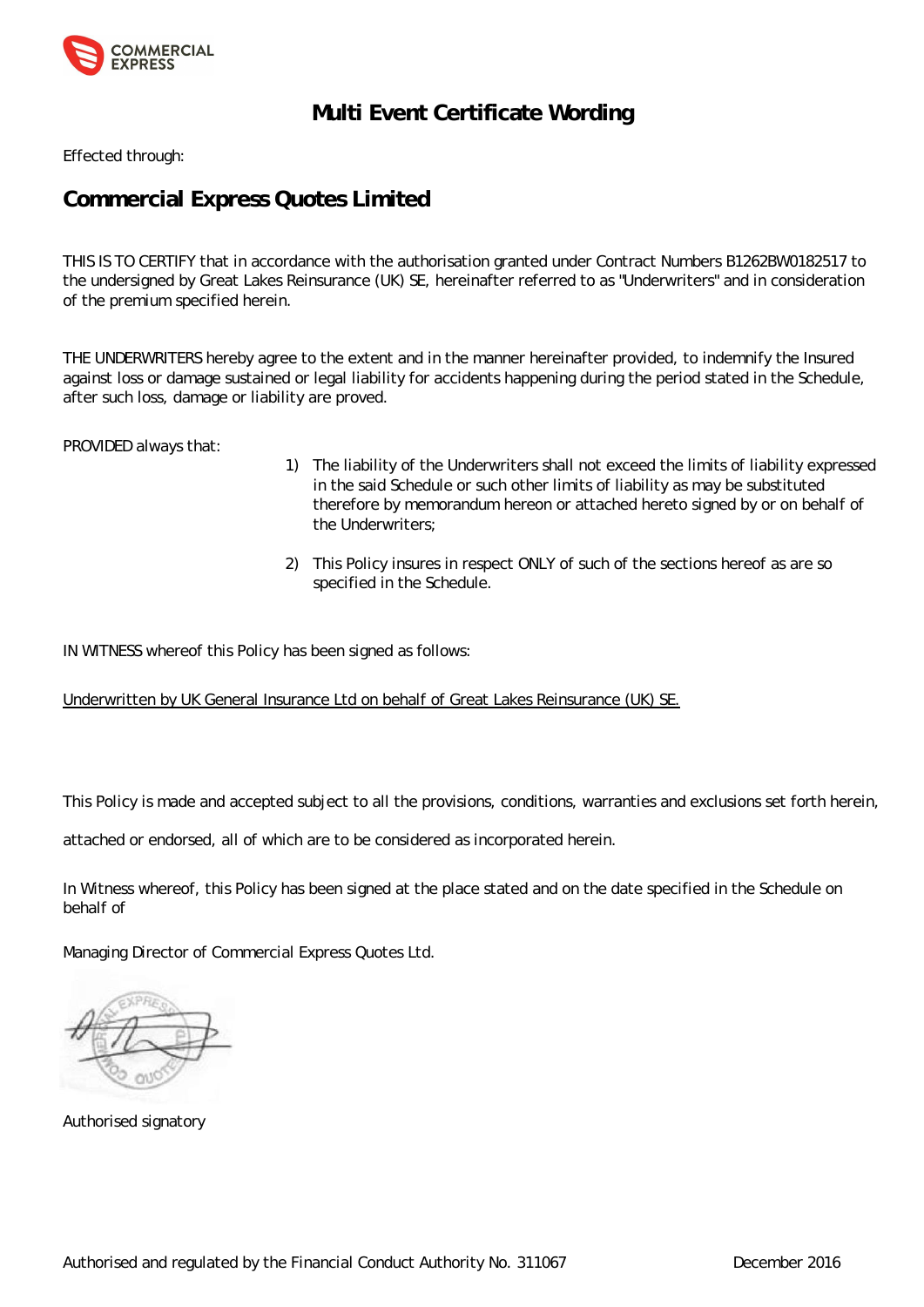

This insurance is arranged by Commercial Express Quotes Limited Et underwritten by UK General Insurance Ltd on behalf of Great Lakes Reinsurance (UK) SE, Registered in England No. SE000083. Registered Office: Plantation Place 30 Fenchurch Street, London, EC3M 3AJ

Commercial Express Quotes Limited and UK General Insurance Limited are authorised and regulated by the Financial Conduct Authority.

Great Lakes Reinsurance (UK) SE, is authorised by the Prudential Regulation Authority and regulated by the Financial Conduct Authority and the Prudential Regulation Authority. This can be checked on the Financial Services Register at <www.fca.org.uk/firms/systems-reporting/register> or by calling them on 0800 111 6768.

**Premium Refund Guarantee:** If, after reading this Certificate, this insurance does not meet **Your** requirements, please return this Certificate and **Your Schedule** to Commercial Express Quotes Limited within fourteen days of the date of issue. Providing no claim has been made and the request is received prior to the **Event Date, Your** premium will then be refunded in full. No refund of any part of the premium can be made after the expiry of the 14 day cooling off period.

**We** strongly recommend that **you** read this policy and keep it in a safe place.

If **You** have any queries over the cover provided then please call Commercial Express Quotes Limited

# **LAW APPLICABLE TO THE POLICY**

Unless some other law is agreed in writing, this policy is governed by English law. If there is a dispute, it will only be dealt with in the courts of England or of the country within the United Kingdom in which your main residence is situated.

#### **DEFINITION OF TERMS**

Wherever the following words or phrases appear within this policy they will always have the same meaning and will appear in bold. Under certain sections cover will be limited, please refer to individual sections for full terms and conditions.

# **1) Cancellation**

The inability to proceed with the **Event** which cannot be postponed.

#### **2) Abandonment**

The inability to complete the **Event** once commenced.

#### **3) Postponement**

The unavoidable deferment of the **Event** to another time.

#### **4) Adverse Weather**

Weather of such severity that the Health and Safety Officer in attendance at the Event (or appropriate emergency authority) certifies that it is dangerous and irresponsible to proceed with the Event, having consideration to life and limb of the public attending the Event.

Any claim following adverse weather must be supported by photographic evidence and Met Office records.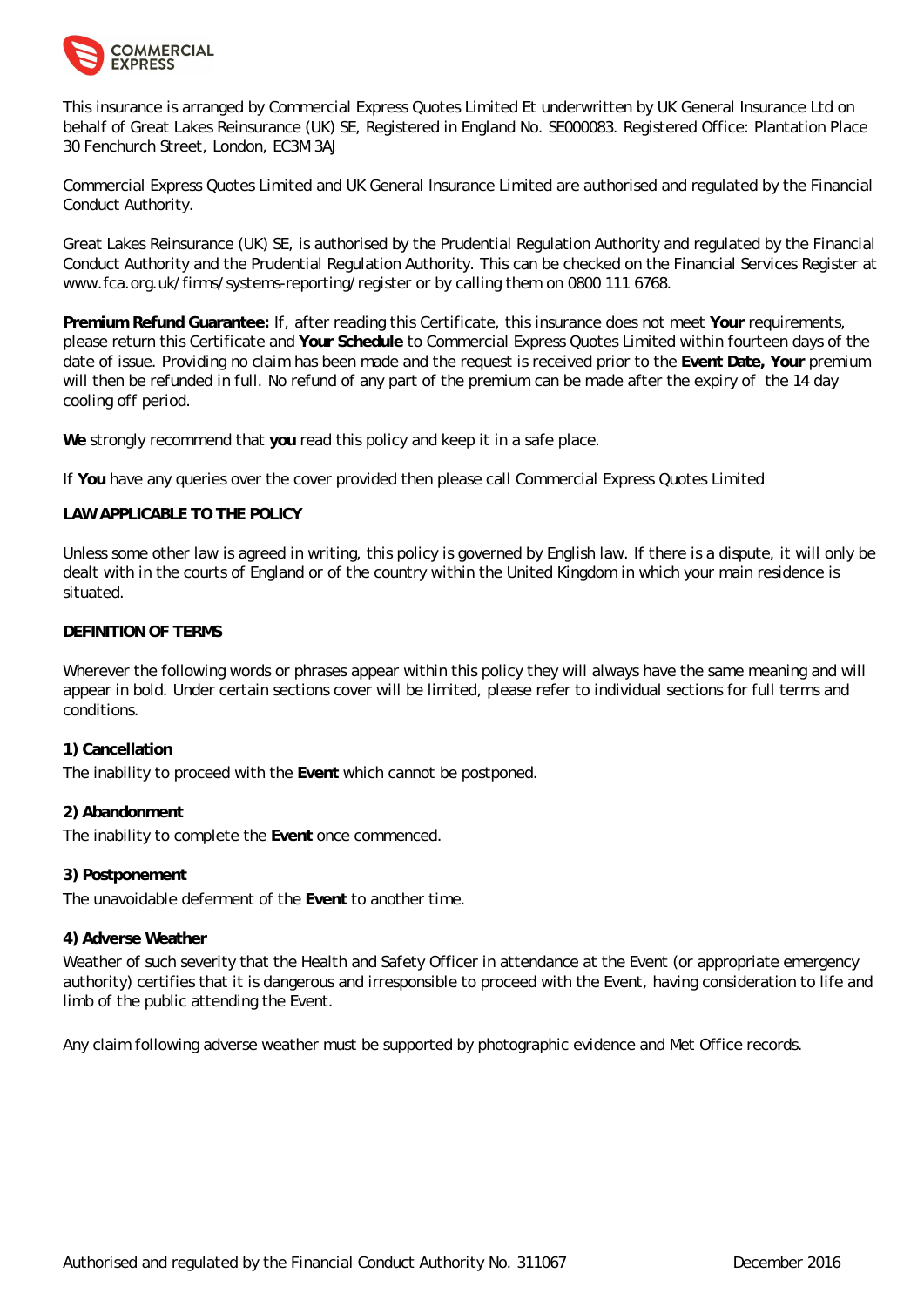

# **5) Bodily Injury**

Death or any bodily injury caused by external, violent and visible means or disease of any person.

**6) Damage to Property**

Physical loss of or injury to or destruction of tangible property including the resultant loss of use of such property

# **7) Dangerous Activities**

Any amusement, display, competition or fund raising activity organised by **You** or on **Your** behalf or for which **You** are responsible, involving:

- (a) fireworks or bonfires
- (b) inflatable play equipment
- (c) fairground rides or mechanical or electrical rides of any kind
- (d) ballooning or flying of any description
- (e) quad bikes, go-karts or motor sports of any kind
- (f) trampolines gymnastic apparatus or any apparatus requiring the use of safety harness or ropes to prevent or arrest falls from height
- (g) circus acts or stunt acts
- (h) persons riding on animals
- (i) shooting ranges for guns or archery
- (j) pyrotechnical devices.

# **8) Event(s)**

The **Event** held during the **Period of Insurance** either indoors, outdoors or under temporary structures as described in the policy **Schedule**.

# **9) Event Date(s)**

The date(s) specified in the Proposal Form and **Schedule** for the **Event(s)** to take place.

# **10) Event Equipment**

Shall mean the marquee, tent, staging, plant, machinery, generators and ancillary equipment hired, leased or owned by **You** (or by another person on **Your** behalf) solely for the purpose of the **Event** and for which **You** (or such other person) are responsible and Event cash up to £2,500.

# **11) Excess**

The first amount of each claim payable by **You** as detailed on the policy **Schedule** for the relevant section.

# **12) Geographical Limits**

This Certificate applies to **Events** taking place anywhere in the United Kingdom including The Channel Islands and the Isle of Man.

# **13) Employee(s)**

- (a) A person under a contract of service or apprenticeship with **You**.
- (b) A person under a contract of service or apprenticeship with some other employer and who is hired to or borrowed by **You** whilst under **Your** direct control and supervision.
- (c) Labour masters and persons supplied by them whilst under **Your** direct control and supervision.
- (d) A self-employed person performing work of a kind ordinarily performed under a contract of service or apprenticeship with **You** whilst under **Your** direct control and supervision.
- (e) Work experience trainees.
- (f) Authorised volunteers

Whilst working for **You** in connection with the **Event**.

Authorised and regulated by the Financial Conduct Authority No. 311067 The Commence 2016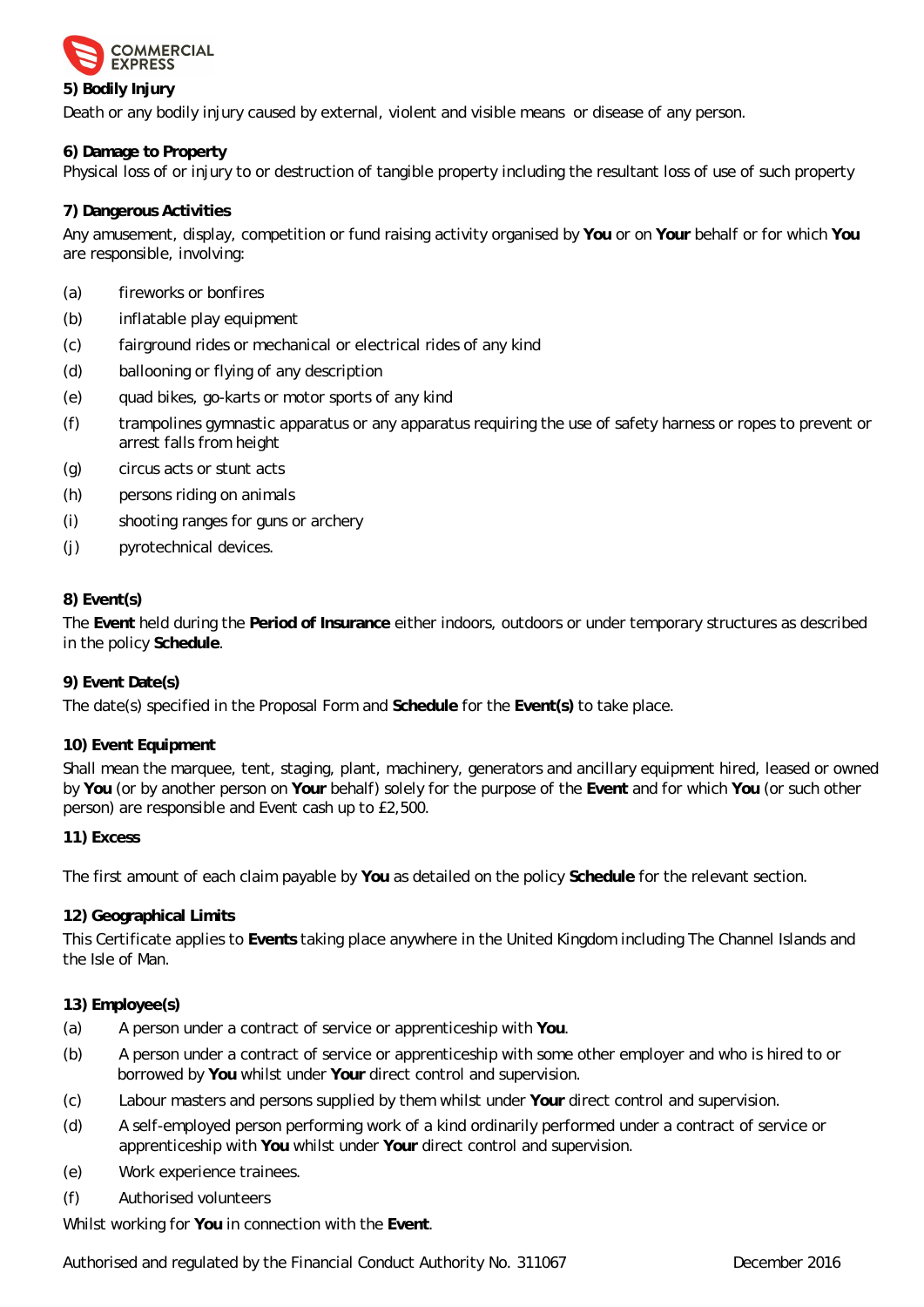

# **14) Period Of Insurance**

As specifically defined on the policy **Schedule**.

# **15) Schedule**

The numbered document forming part of and attaching to and validating this Certificate of Insurance.

# **16) Terrorism**

An act, including but not limited to the use of force or violence and/or the threat thereof, of any person or group(s) of persons, whether acting alone, or on behalf of, or in connection with any organisation(s) or government(s), committed for political, religious, ideological or similar purposes including the intention to influence any government and/or to put the public, or any section of the public, in fear

**17) Venue**

The location at which the **Event(s)** are to be held.

**18) We, Our, Us, Insurer**

UK General Insurance Limited on behalf of Great Lakes Reinsurance (UK) SE.

**19) You, Your, Yours, Insured**

The person(s), members club or company named in the **Schedule** as being the organisers of the **Event**.

**20) Consequential Loss**

Unless **we** provide cover under this insurance, any other loss, damage or additional expense following on from the event for which **you** are claiming is not covered. Examples of such loss, damage or additional expense would be the cost of replacing locks after losing keys, costs incurred in preparing a claim or loss of earnings following bodily injury or illness.

**21)** United Kingdom England, Wales, Scotland and Northern Ireland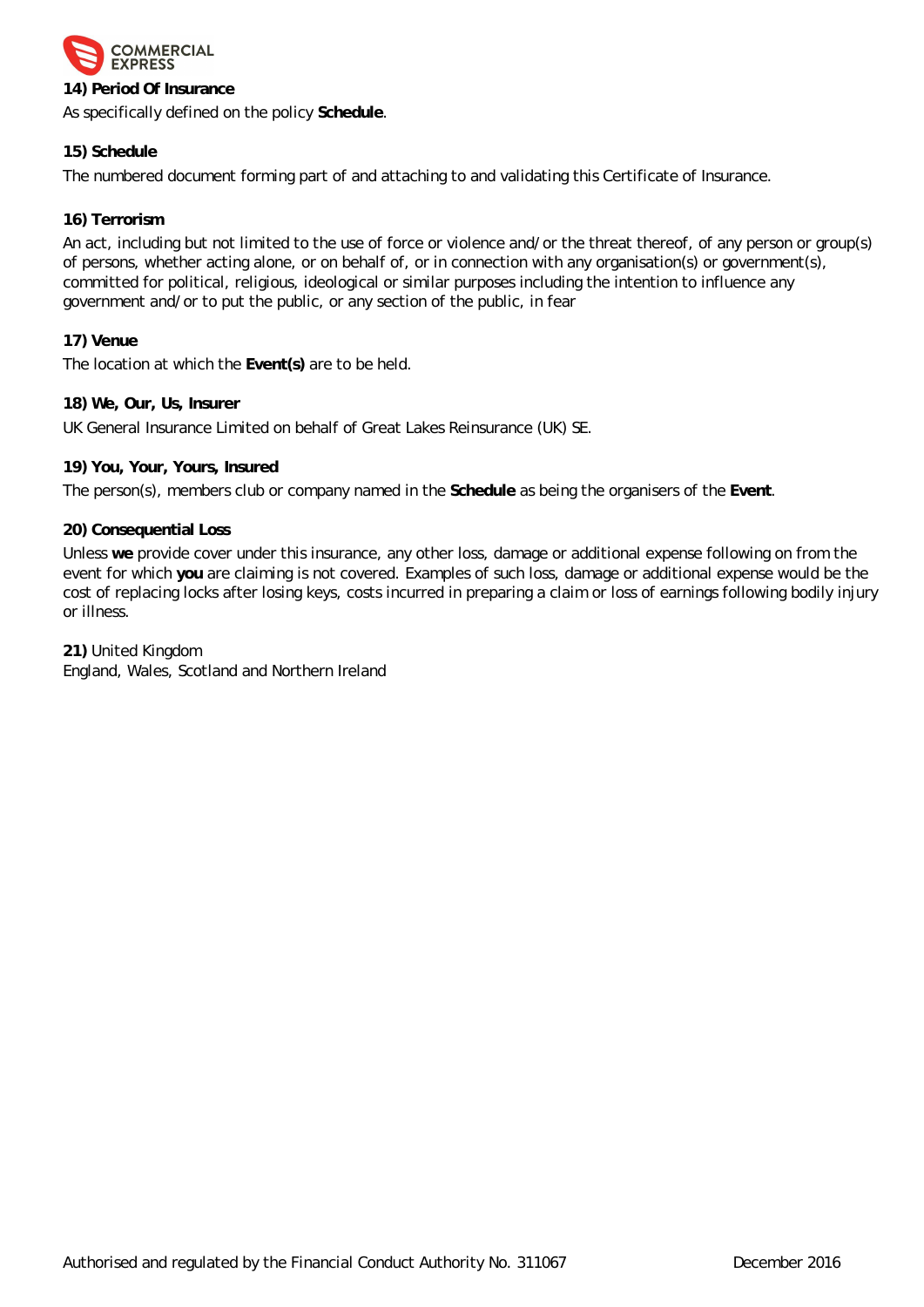

**You** must comply with the following warranties. Please immediately review to ensure that these are fully understood and **you** can meet the warranty terms. If not please inform **us** without delay as a breach of warranty may enable Insurers to terminate the cover with immediate effect and can result in cover not being in force from inception of the Insurance.

It is warranted that:

- 1. Any independent stallholder, exhibitor, contractor or supplier whom **You** engage at or for the **Event**, or otherwise permit or allow to stand exhibit or supply services to the **Event**, must be required to hold third party liability insurance in their own right for the duration of the **Event**, and evidence of the relevant policy, including the name of the Insurer, the policy number and Limit of Indemnity must be recorded by **You** prior to their participation at the **Event**.
- 2. In any contract or agreement into which **You** enter with any party, in connection with the **Event**, **You** maintain **Your** right to recover from that party any costs incurred by **You**, should that party be legally liable for any claim or part of a claim in connection with the **Event**, and a copy of the agreement must be made available to **Us** if required.

#### **THE INSURANCE**

**We** and **You** agree that:

**You** will pay the premium.

**We** will provide the insurance described in the Policy subject to its terms and conditions in respect of any loss, damage or legal liability described in the under noted Sections of cover.

The Policy and the **Schedule** shall be considered one document and any word or expression to which a specific meaning has been attached shall bear that meaning wherever it may appear.

Each Section of cover is provided as a separate insurance and where **We** have not agreed to provide insurance to **You**, the **Schedule** will state Not Included.

#### **PUBLIC LIABILITY**

#### **WHAT IS INSURED**

**We** will indemnify **you** up to the limit of indemnity stated in the schedule against any claims made against **you** by third parties (other than employees) for damages which **you** may become legally liable to pay arising out of bodily injury or damage to property arising out of accidents occurring during the period of insurance in the course of and at the insured event, including defence costs and expenses incurred with **our** written consent.

**We** will also indemnify **you** against claims arising from food or drink supplied by **you** for consumption at the event.

# **Limit of Indemnity**

The maximum liability of the insurer payable under this section in respect of damages in respect of any one claim against the insurer or series of claims against the insurer arising out of one occurrence shall not exceed in the aggregate the limit of indemnity stated in the schedule

Any costs and expenses which may be the subject of indemnity under this insurance will be payable in addition to the limit of indemnity.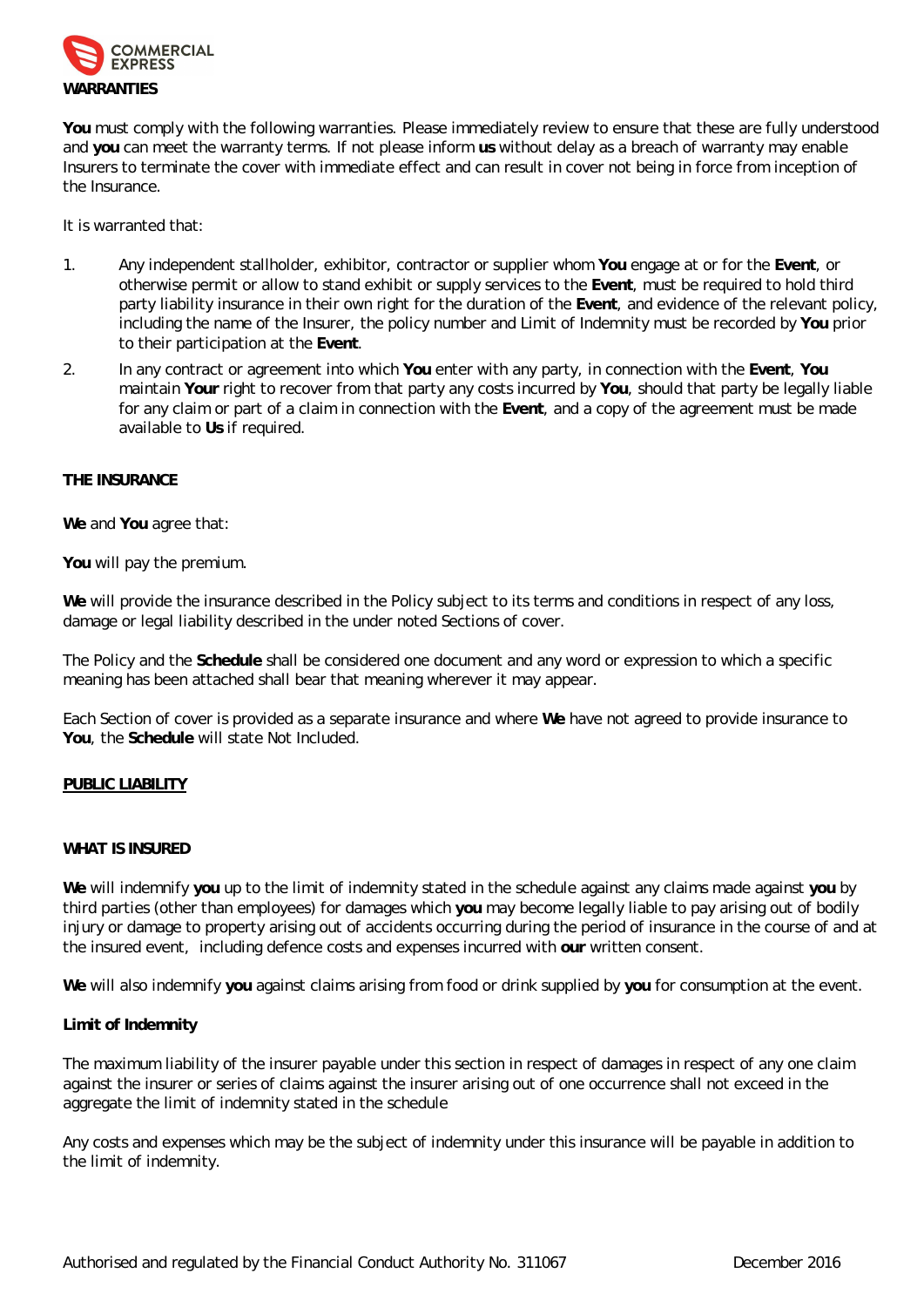

1. This Section does not cover legal liability arising from the following:

- (a) Any product other than food and drink sold or supplied in the course of an insured **event**.
- (b) Third party property damage and/or **Bodily Injury** to or death, illness or disease of any person caused by or arising from a **Dangerous Activity**
- (c) **Your** owning or using any road or rail vehicle, machine or plant which is capable of self-propulsion or any trailer or carriage attached to such a self-propelled vehicle, machine or plant, unless otherwise agreed by **Us**.
- (d) Any wilful or malicious act or any act of vandalism resulting in damage at or to the **Venue**.
- (e) Any liability arising from the affects of any alcoholic or illegal substance including prescribed drugs.
- (f) Damage to floors, the ground and/or underground services at the **Venue**.
- (g) Loss of or damage to property belonging to or held in trust by or in the custody or control of the Insured (but this exclusion shall not apply to employees' effects).
- (h) **Bodily Injury** to or death, illness or disease of any participant caused by or arising from actual or attempted physical contact or challenge, intended or unintended, in the course of any sports or competitive activity organised by **You** or on **Your** behalf or for which **You** are responsible.
- (i) Any liability assumed by **You** by arrangement &/or agreement unless this would attach in the absence of such by arrangement &/or agreement.
- (j) Any vehicle or machine or plant which is insured for **Your** benefit under a policy of motor insurance.
- (k) Any aircraft or other aerial device, watercraft or hovercraft.
- (l) Professional or other advice, design, specification or treatment or the failure to provide such advice, design, specification or treatment or professional negligence or malpractice of any kind.
- (m) Any sums **You** are legally liable to pay which are expressed to be punitive, exemplary or aggravated damages by a Court of Law.
- (n) Ownership, procession or use of any firearm or weapons of any kind
- (o) The defective erection, use or dismantlement by **You** or on **Your** behalf of any staging, marquees or temporary structures.
- (p) The public handling of animals.
- (q) Liability in respect of pollution or contamination other than caused by a sudden identifiable unintended and unexpected incident which takes place in its entirety at a specific time and place during the **Period of Insurance**. All pollution or contamination, which arises out of one incident, shall be deemed to have occurred at the time such incident takes place. Notwithstanding anything contained herein to the contrary **Our** liability for all damages or compensation payable in respect of all pollution or contamination which is deemed to have occurred during the **Period of Insurance** shall not exceed in the aggregate the Limit of Indemnity shown in the **Schedule** for this Section.

For the purpose of this exclusion "pollution or contamination" means all pollution or contamination of buildings or other structures or of water or land or the atmosphere and all loss or damage or injury directly or indirectly caused by such pollution or contamination.

2. This Section does not cover the first amount of each and every claim, stated in the **Schedule** as the Excess.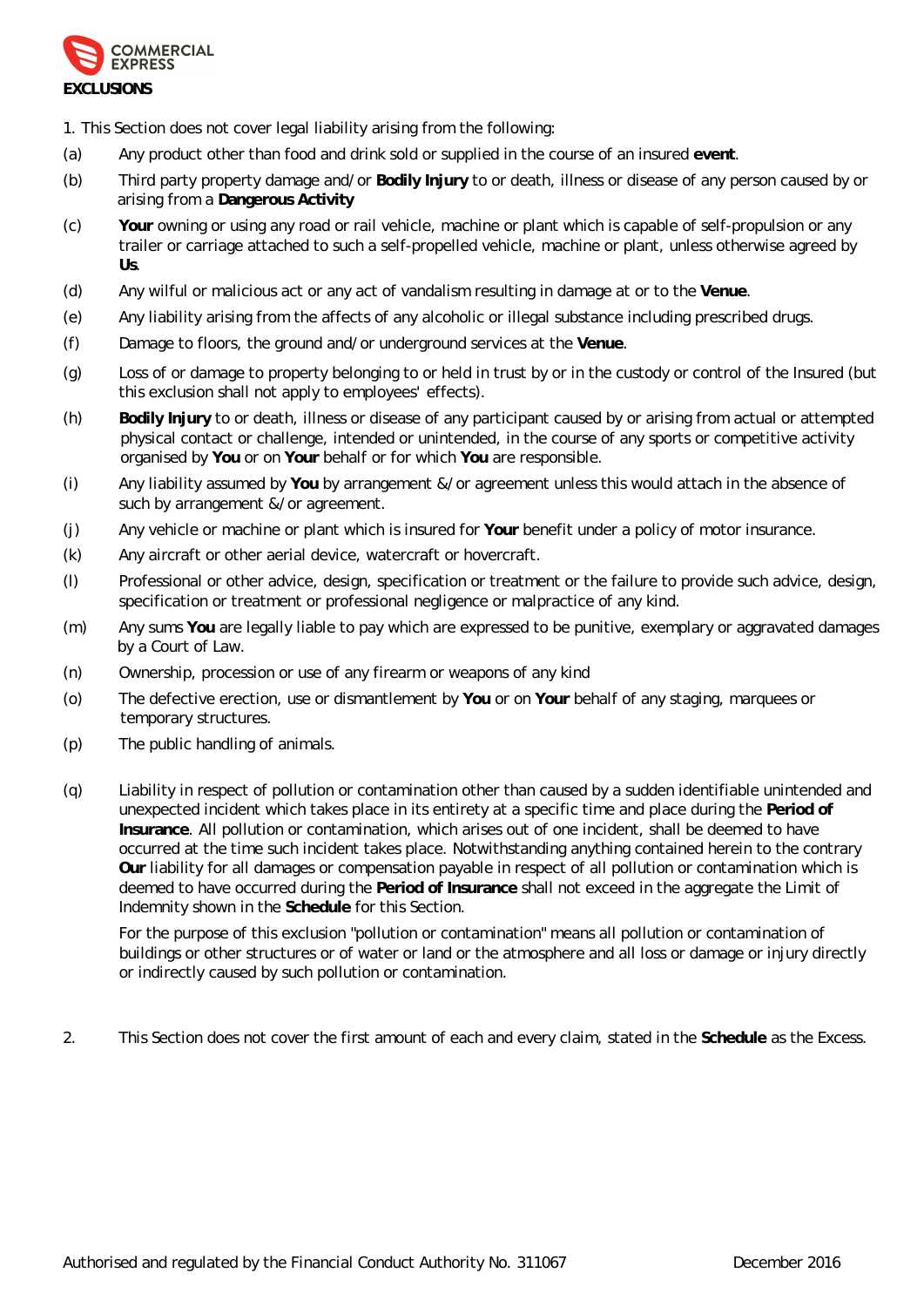

The Public Liability Cover shall automatically include the under noted Extensions in so far as they may apply to **You**, but this will not increase the amount **We** will pay in respect of damages beyond the Limit of Indemnity stated in the **Schedule** irrespective of whether any claim is made against **You** and/or other parties.

- 1. **We** will provide insurance in respect of **Your** legal liability for loss of or damage to the buildings or contents at the **Venue** hired for the purpose of conducting the **Event**, but not if the terms of any hire agreement make **You** responsible for or require **You** to insure against such loss or damage at the **Venue**, unless **You** would have been liable without such agreement.
- 2. If **You** enter into any contract or agreement with a Principal responsible for the **Venue** or the organisation of the **Event, We** will, if the contract or agreement so requires, and at **Your** request, provide insurance in the terms of this Policy in respect of claims brought against such Principal, caused by **Your** negligence and arising in connection with the **Event**, provided that the Principal shall observe, fulfil and be subject to the terms provisions and conditions of the section insofar as they apply.
- 3. If **You** are a members club then in the **Event** of one of **Your** members making a claim against another member of **Your** club (both members having paid the requisite fee and holding a valid membership card issued by **You**) the cover under this Section will apply as if a separate policy had been issued to each member.

# **EMPLOYERS LIABILITY**

#### **WHAT IS INSURED**

**We will indemnify you up to the limit of indemnity stated in the scedule against any claims made against you inclusive of defence costs and expenses incurred with our written consent for damages which you may become**  legally liable to pay arising out of accidental bodily injury to any employee occurring during the period of the **insurance in the course of and at the insured event.**

**The indemnity provided by this section is aimed to be in accordance with the provisions of any law relating to compulsory insurance of liability to employees.**

**However, you must repay to us all sums we have paid which we would not have been liable to pay under the terms of this insurance but for the provisions of such law.**

# **Limit of Indemnity**

**The maximum liability of the insurer payable under this section in respect of any one claim against the insurer or series of claims against the insurer arising out of one occurrence inclusive of all costs and expenses shall not exceed in the aggregate the limit of indemnity stated in the schedule.** 

#### **EXCLUSIONS**

This Section does not cover legal liability:

- 1. Arising from any security work.
- 2. Arising from height work in excess of 2.5 metres unless agreed by **Us**.
- 3. Required to be insured under the Compulsory Motor Insurance provisions of the Road Traffic Acts.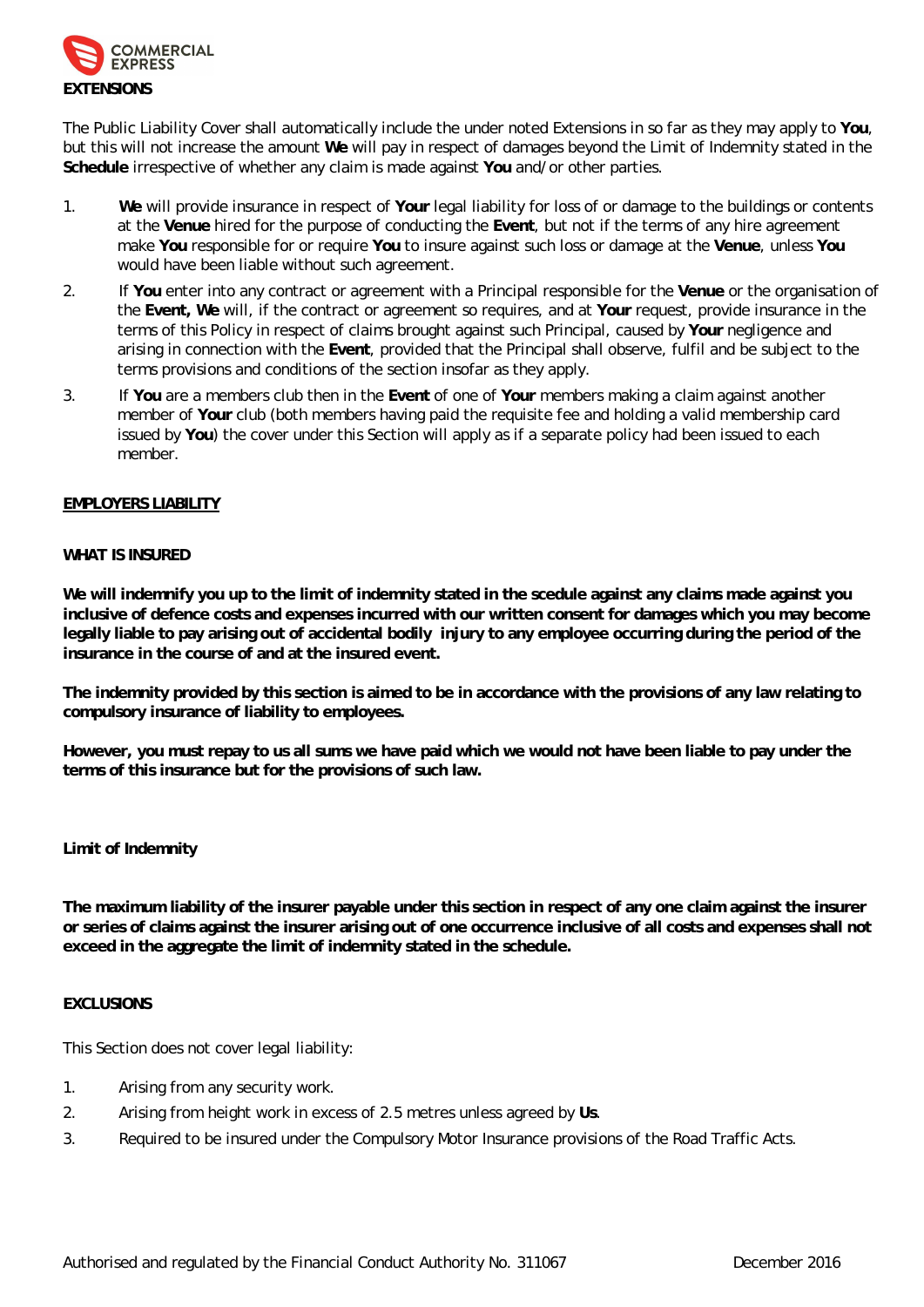

#### **WHAT IS INSURED**

**We** will indemnify **you** up to the sum insured stated in the schedule against accidental loss or physical damage to event equipment owned by **you** or for which **you** are legally liable whilst at the insured event or whilst in transit to or from the insured event within the Geographical Limits and occurring during the period of insurance.

## **EXCLUSIONS**

This Section does not cover:

- (a) Theft or attempted theft unless involving forcible or violent entry to or exit from a building or secured site.
- (b) Damage, loss or theft from unattended **Venues**.
- (c) Loss or theft of **Event Equipment** contained in vehicles used by or on behalf of the **Insured** when left unattended, unless such vehicle is contained in a locked building or secured site and there is evidence of forced entry to the vehicle which is confirmed by a police report
- (d) Damage caused by electrical or mechanical breakdown.
- (e) Damage caused by wear and tear, inherent defects or atmospheric or climatic conditions.
- (f) Any wilful or malicious act, or any act of vandalism.
- (g) Property being confiscated or detained by any government, public or police authority.
- (h) Damage caused by strikers, locked out workers or persons taking part in labour disturbances.
- (i) Mobile telephones, jewellery (other than costume jewellery), items of clothing (other than costumes), whether owned, borrowed or hired.
- (j) Theft, loss, malicious damage or vandalism which has not been reported to the police within 24 hours of discovery and a crime reference number obtained.
- (k) Cash or money in excess of £2,500.
- (l) Inventory or stocktaking shortages or unexplained disappearance or discrepancy.
- (m) Damage to flooring.
- (n) Loss or damage caused by the defective erection, use or dismantlement by **You** or on **Your** behalf of any staging, marquees or temporary structures.
- (o) The first amount of each and every claim, stated in the **Schedule** as the Excess.
- (p) Smoke damage caused by smog, agricultural or industrial work.
- (q) Accidental damage to china, glass and other brittle items.
- (r) Bouncy castles and other inflatable play equipment.

# **SETTLING CLAIMS**

Following insured damage, **We** will indemnify **You** by payment, repair or replacement at **Our** choice. Payment will be based upon the value of the **Event Equipment** at the time of loss or damage.

The maximum **We** will pay for any one item is the single item limit as stated in the **Schedule**.

The most **We** will pay for any claim is the Limit of Indemnity stated against Section 3 in the **Schedule**.

**We** will not reduce the sum insured after **We** pay a claim.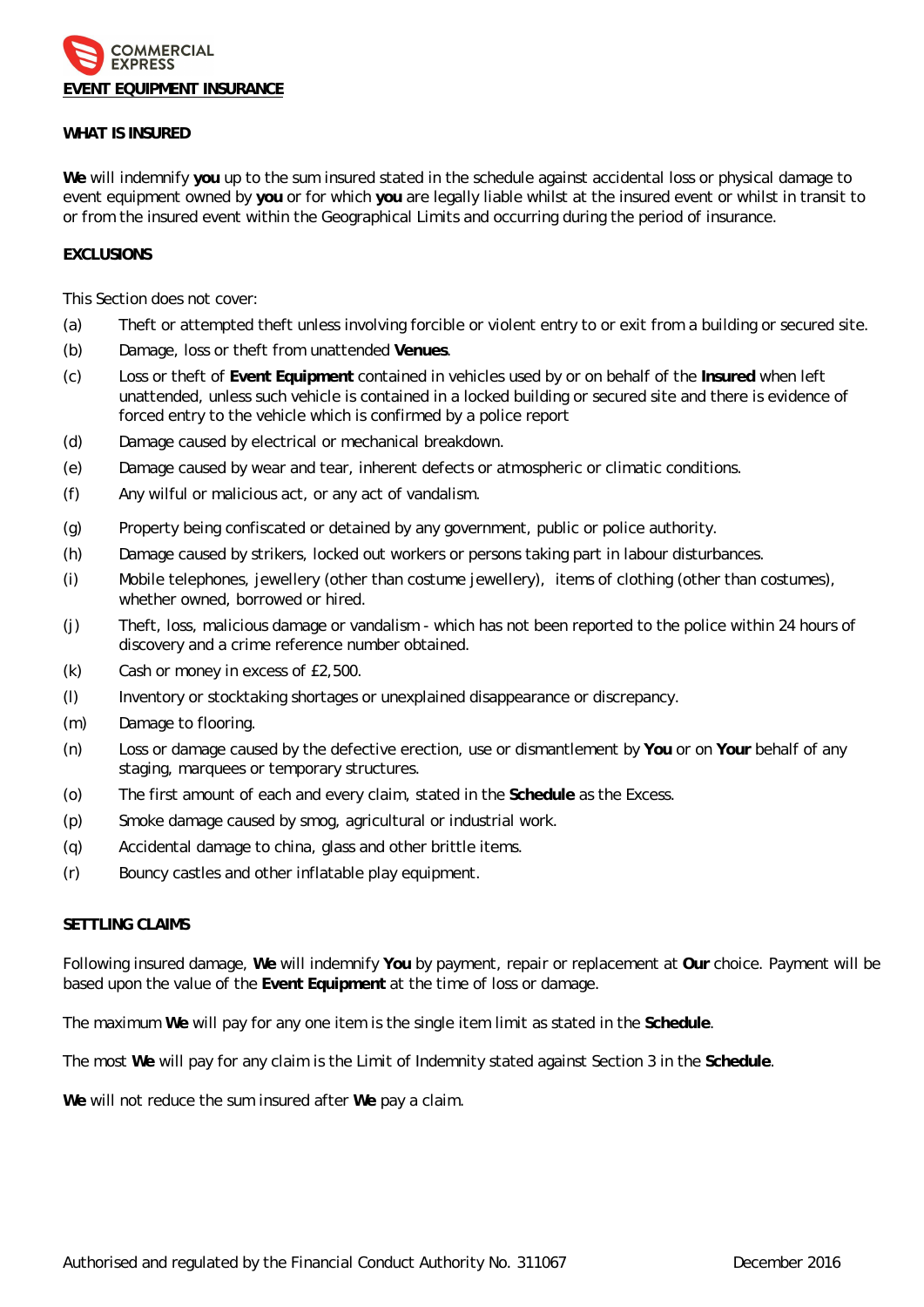# COMMERCIAL **EXPRESS CANCELLATION, ABANDOMENT OR POSTPONEMENT**

# **WHAT IS INSURED**

**We** will pay, up to the limit of indemnity stated in the schedule, the irrecoverable costs and expenses less any recoveries and savings that **you** are able to make, as a sole and direct result of the **Cancellation**, **Abandonment**, or **Postponement** of the whole event occurring between the commencement date and expiry date of this insurance arising from any cause beyond **your** control, the control of the event organiser(s) or sponsor(s) or any financial supporters of the event.

- 1. This includes losses due to **Adverse Weather** conditions which render the fulfilment of the Event as being dangerous and irresponsible having consideration to life and limb of the public attending the **Event**; certified by the Health and Safety officer in attendance at the **Event** and/or the local emergency services and supported by photographic evidence and Met Office weather records.
- 2. Non-appearance of any person at the **Event** is included within the cover but only to the extent that **Cancellation**, **Abandonment** or **Postponement** of the whole **Event** arises due to:

(i) The non-appearance of any pre-booked outside caterer, speaker, entertainer or musician where no suitable replacement is available.

(ii) The non-appearance of any essential staff due to **Adverse Weather** conditions.

## **EXTENSION**

**We** will also pay any extra costs or expenses incurred in re-booking the **Event** elsewhere, if the original **Venue** is unable to hold the **Event** as a result of the following causes:

1.

- (a) An outbreak of food poisoning.
- (b) A notifiable human infectious or contagious disease (excluding Acquired Immune Deficiency Syndrome [AIDS].
- (c) Murder or suicide.
- (d) Failure of the telephone system, electricity, gas or water supplies.
- (e) Discovery of vermin or pests.
- (f) Defects in the drains or other sanitary arrangements.
- 2. Damage to property in the vicinity of the original **Venue** which hinders or prevents access to the **Venue**.

The most **We** will pay for any claim under this extension is 25% of the cost paid to the original **Venue**, or the Limit of Indemnity shown in the **Schedule** against Section 4, whichever is the less.

# **EXCLUSIONS**

**Cancellation**, **Abandonment** or **Postponement** arising from:

- (a) Circumstances likely to cause **Cancellation**, **Abandonment** or **Postponement** of the **Event**, which were known to **You** prior to and/or at the commencement of this insurance.
- (b) The financial failure of any fund raising venture on which the **Event** is reliant.
- (c) **Your** failure to make all necessary arrangements for the successful fulfilment of the **Event** in a reasonable and timely manner.
- (d) Lack of or inadequate response, attendance or support prior to or during the **Event**.
- (e) The non-appearance of delegates, visitors, exhibitors, guests or key speakers because of state affairs or government matters.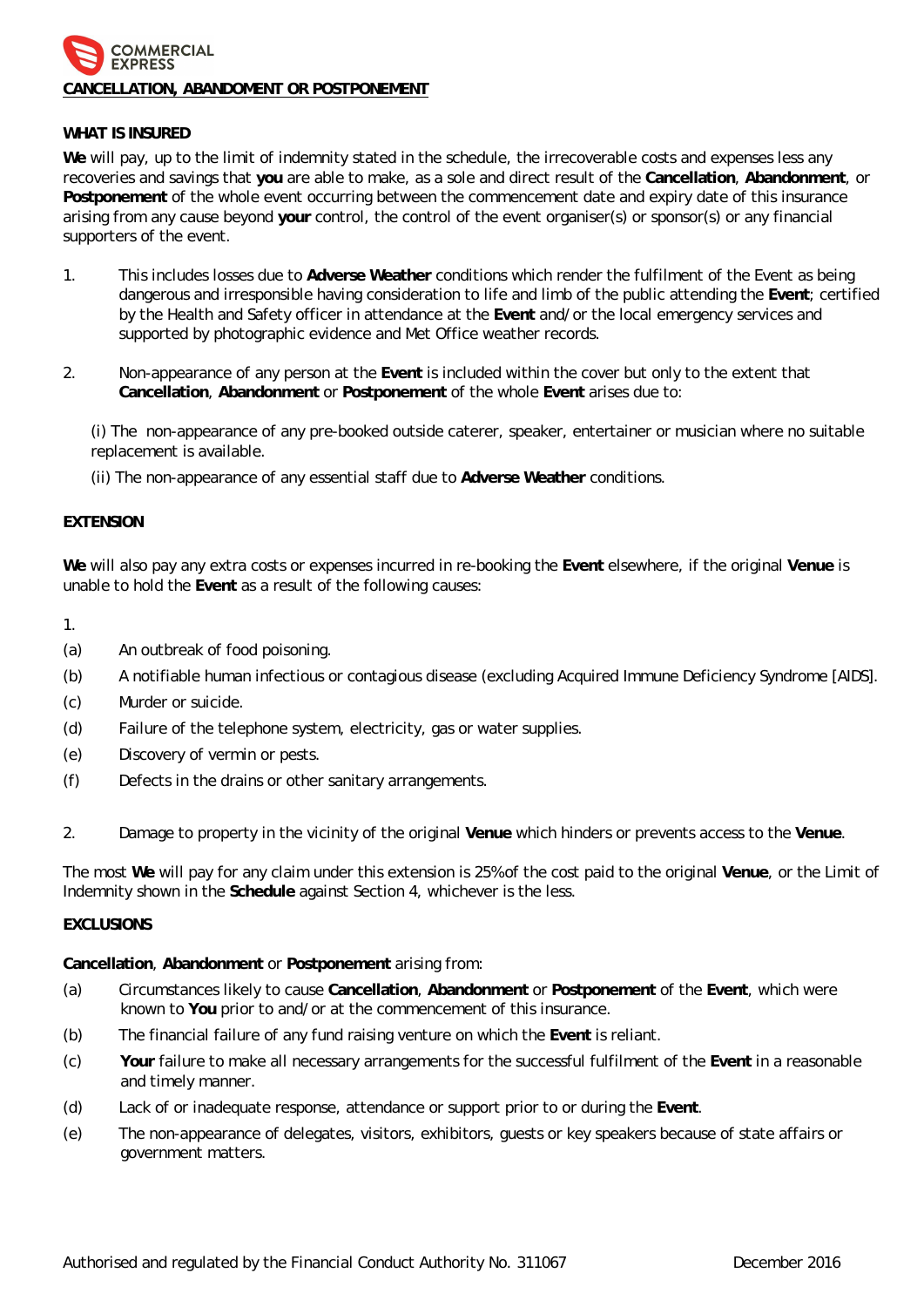

- Industrial action or labour disputes, existing or threatened prior to the commencement of this insurance, whether known to **You** or not, unless the opening date of the **Event** is more than 90 days after the commencement of this insurance.
- (g) Court mourning, death of a member of the royal family or head of state.
- (h) Circumstances arising through or as a result of orders or restrictions imposed by the local authorities, the police, fire or ambulance service.
- (i) Any contractual breach by **You**.
- (j) The failure of any supplier where booking arrangements are not confirmed in writing.
- (k) **Cancellation** of an **Event** following the death, injury or illness of any party over the age of 75 years unless agreed by **Us**.

#### **GENERAL EXCLUSIONS**

Applicable to all sections

Your Policy is subject to exclusions and these tell You what is not covered. The general exclusions are set out below and apply to Your Policy as a whole. There are also specific exclusions under each section of cover under the heading 'What is not covered'.

1. Radioactive Contamination Exclusion

Any direct or indirect consequence of:

Irradiation, or contamination by nuclear material; or

The radioactive, toxic, explosive or other hazardous or contaminating properties of any radioactive matter; or Any device or weapon which employs atomic or nuclear fission or fusion or other comparable reaction or radioactive force or matter.

#### 2. War Risk Exclusion

Any direct or indirect consequence of war, civil war, invasion, acts of foreign enemies (whether war be declared or not), rebellion, revolution, insurrection, military or usurped power, or confiscation, nationalisation, requisition, destruction of or damage to property by or under the order of any government, local or public authority.

#### 3. Terrorism Exclusion

Any direct or indirect consequence of terrorism as defined by the Terrorism Act 2000 and any amending or substituting

legislation.

#### 4. Electronic Data

Any consequence, howsoever caused, including but not limited to Computer Virus in Electronic Data being lost, destroyed, distorted, altered, or otherwise corrupted.

For the purposes of this Policy, Electronic Data shall mean facts, concepts and information stored to form useable data for communications, interpretations, or processing by electronic or electromechanical data processing or other electronically controlled hardware, software and other coded instructions for the processing and manipulation of data, or the direction and manipulation of such hardware.

For the purposes of this Policy, Computer Virus shall mean a set of corrupting, harmful, or otherwise unauthorised instructions or code, whether these have been introduced maliciously or otherwise, and multiply themselves through a computer system or network of whatsoever nature.

5. Punitive, exemplary or aggravated damages

We shall not provide indemnity under this insurance against any sums You are legally liable to pay which are expressed

to be punitive, exemplary or aggravated damages by a Court of Law.

6. Reproduction values

We shall not provide cover for the historical, artistic or sentimental value of items such as, but not limited to, artwork,

photographs and antiques.

Help Text: We will provide cover for their reproduction costs only.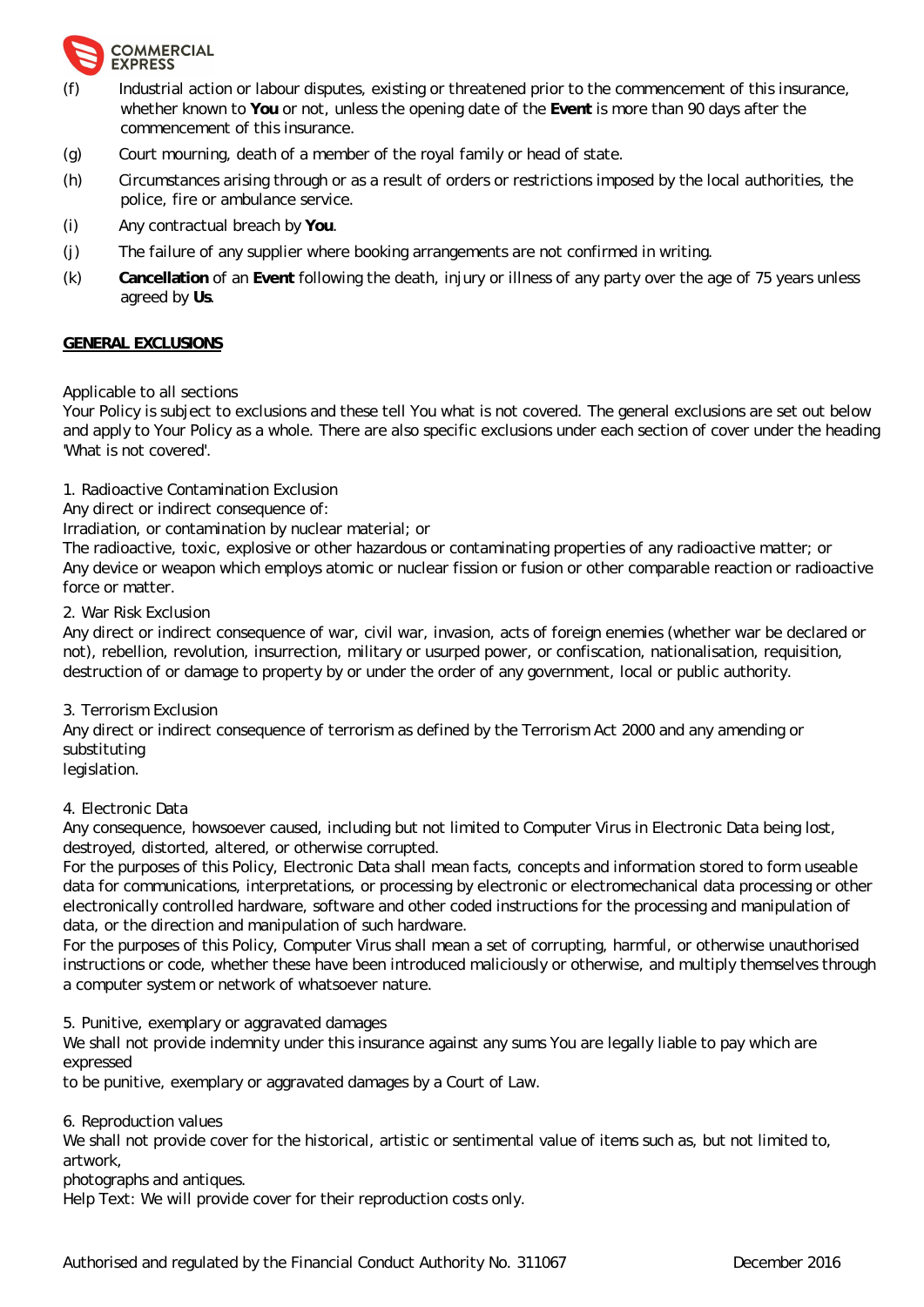

- a) Any claims arising directly or indirectly from you engaging in any illegal or criminal act.
- b) Any claims arising directly or indirectly from any Consequential Loss whatsoever (claims shall only be paid for those losses which are specifically stated under the terms of this policy).
- 7. Any claims arising directly or indirectly from your wilful exposure to peril. You must exercise reasonable care to prevent illness, injury or loss or damage to your property as if uninsured.
- 8. Any claims which have not been proven and the amount of the claim substantiated.
- 9. Alterations orvariance of Insured Event(s) without the prior approval of the Underwriters.
- 10. Any communicable disease which leads to:
	- a) The imposition of quarantine or restriction in movement of people or animals by any national or international body or agency.
	- b) Any travel advisory or warning being issued by a national or international body or agency; and in respect of a) or b) above any fear or threat thereof (whether actual or perceived).

This insurance also excludes loss directly or indirectly caused by, resulting from or in any connection with any action taken in controlling, preventing, suppressing or in any way relating to a communicable disease.

- i. Influenza A (HN51) (also known as "avian flu" or "bird flu")
- ii. Any strain, virus, complex or syndrome that is related to influenza; and in respect of a and b above
- iii. Any strain, virus, complex or syndrome that is related to influenza

This insurance also excludes loss directly or indirectly caused by, resulting from or in connection with any action taken in controlling, preventing, suppressing or in anyway relating to any outbreak of influenza.

# **CONDITIONS PRECEDENT APPLICABLE**

Please take note of these conditions precedent. If these are not complied with we will not be on risk and will **not be liable for any losses occurring.**

It is a condition precedent to the liability of this insurance policy that the insured has:-

1 Consumer Insurance Act

As required by the provisions of the Consumer Insurance (Disclosure and Representations) Act to take care to:

- a. supply accurate and complete answers to all the questions **We** or the administrator may ask as part of **Your** application for cover under the policy;
- b. to make sure that all information supplied as part of **Your** application for cover is true and correct;
- c. tell **Us** of any changes to the answers **You** have given as soon as possible.
- 2 Premium Payment

Paid the premium due or pays the premium due within an agreed period

**3 Pre- Existing Circumstances** 

 No knowledge at inception of any matter, fact, circumstance or incident, actual or threatened, that increases or could increase the possibility of a loss under this insurance.

4 Due Diligence Clause

Agreed to take reasonable precautions and at all times do and concur in doing all things necessary to avoid or diminish any loss under this insurance and generally act in a commercial and prudent fashion as if no insurance existed.

5 Compliance With Terms

Observed and fulfilled the terms and conditions contained herein or endorsed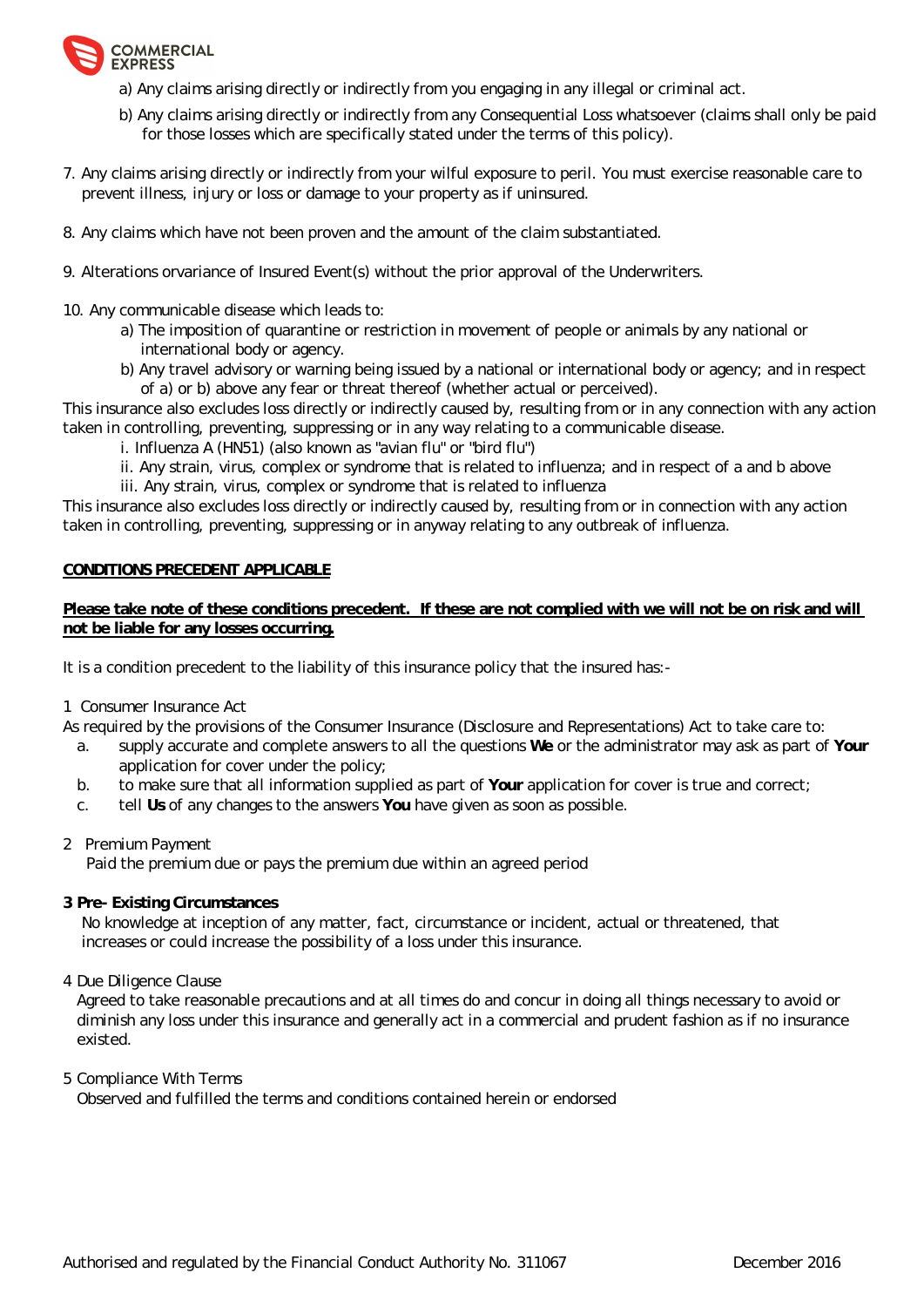

The cover provided requires **You** to accept, meet or comply with the following conditions. Failure to do so may affect **Your** rights under this Policy and/or the settlement of any claim. The headings above each condition are to help **You** identify each separate condition.

#### 1. **Identification**

The **Schedule** is incorporated in and forms part of the Policy.

## 2. **Cancellation**

**We** hope **You** are happy with the cover this Policy provides. However, if after reading this Policy and this insurance does not meet with **Your** requirements, please return it to Client Name, within 14 (fourteen days) of issue Providing no claim has been made and the request is received prior to the **Event Date**, **Your** premium will then be refunded in full. No refund of any part of the premium can be made after the expiry of the 14 day cooling off period.

#### 3. **Renewal**

The **Insurer** shall not be bound to accept renewal of any insurance and may at any time cancel any insurance document by sending 14 days notice to **You** at **Your** last known address. Provided the premium has been paid in full **You** shall be entitled to a proportionate rebate of premium in respect of the unexpired period showing on the insurance.

#### 4. **False or fraudulent claims**

If any claim under this Policy is in any respect fraudulent or if any fraudulent means or devices are used by **You** or anyone acting on **Your** behalf to obtain benefit under this Policy or if any damage is occasioned by **Your** wilful act or with **Your** connivance all benefit under this Policy shall be forfeited. **We** reserve the right to notify the police of any such claim.

5. **Other insurances**

At the time of any loss, damage or liability resulting in a claim under this Policy, if **You** have any other insurance covering the same loss, damage or liability, **We** will only pay **Our** share of the claim.

6. **Subrogation**

**We** may at **our** expense take proceedings in **Your** name to recover compensation from any third party in respect of any loss or damage or legal liability covered by this insurance and any amount so recovered shall belong to **Us**.

7. **Under-insurance**

**You** must insure for the full value of all **Event Equipment** and property costs and expenses under Sections 3 and 4. If **You** insure for less than full value, **We** will not be liable for a greater proportion of any loss covered hereunder than the sum insured bears to the full value.

# 8. **Maintenance and Inspection of Records**

**You** must maintain adequate records. **We** shall have the right to inspect, at any reasonable time, the insured property and **your** books and records relating to this insurance and to take any copies.

9. **Assignment**

This insurance shall not be assigned by **you** in whole or in part without **our** prior written consent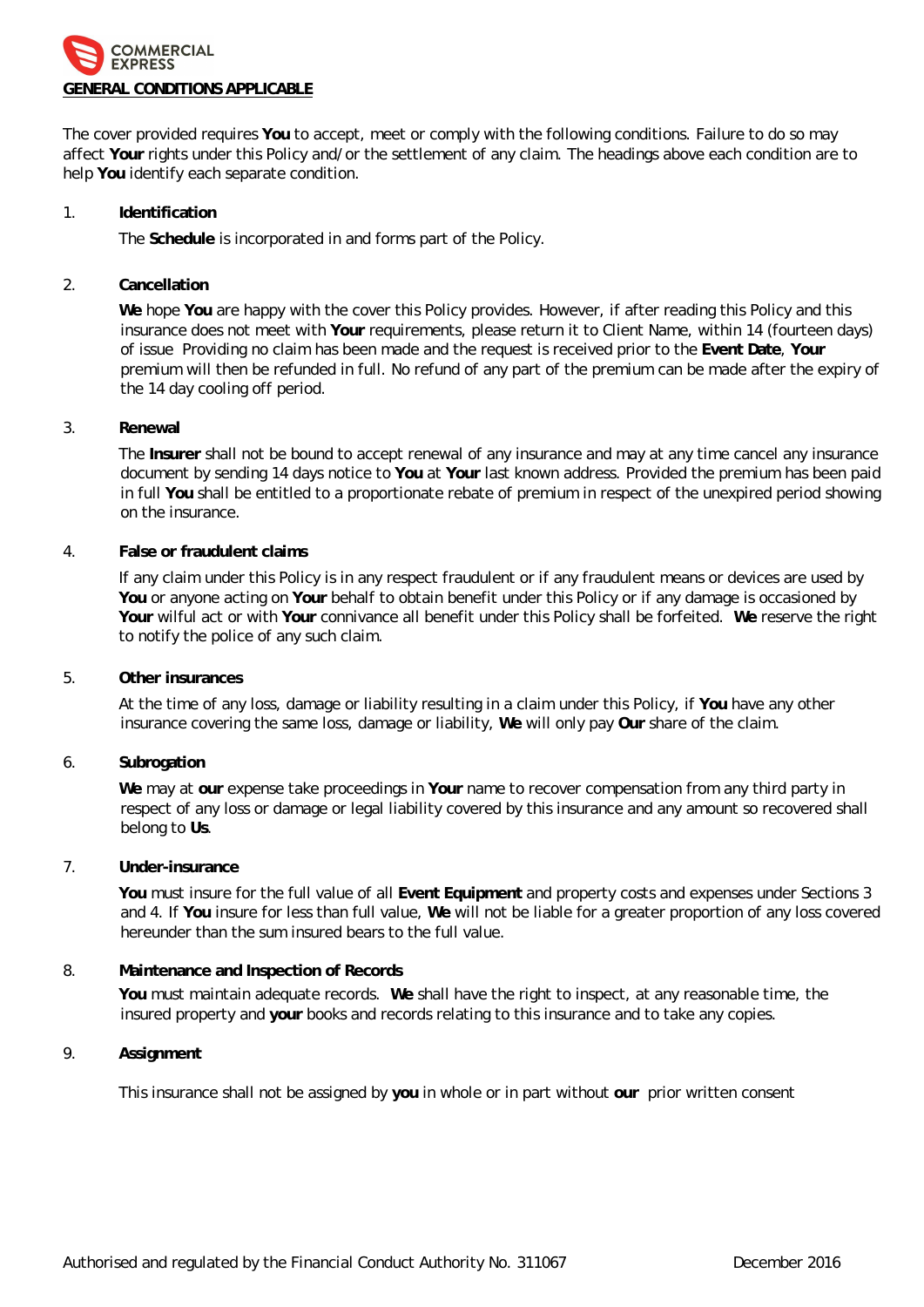

#### **COMPLAINTS PROCEDURE**

It is the intention to give you the best possible service but if you do have any questions or concerns about this insurance or the handling of a claim you should follow the Complaints Procedure below:

Complaints regarding:

SALE OF THE POLICY

Please contact your agent who arranged the Insurance on your behalf.

If your complaint about the sale of your policy cannot be resolved by the end of the third working day, your agent will pass it to:

Customer Relations Department UK General Insurance Limited Cast House Old Mill Business Park Gibraltar Island Road Leeds LS10 1 RJ Tel: 0345 218 2685 Email: [customerrelations@ukgeneral.co.uk](mailto:customerrelations@ukgeneral.co.uk)

CLAIMS

Direct Group Ltd Customer Relations Quay Point, Lakeside Boulevard, Doncaster, DN4 5PL Tel: 0344 854 2072 Email: customer. [relations@ryandirectgroup.co.uk](mailto:relations@ryandirectgroup.co.uk)

In all correspondence please state that your insurance is provided by UK General Insurance Limited and quote scheme reference 05081E.

If it is not possible to reach an agreement, you have the right to make an appeal to the Financial Ombudsman Service. This also applies if you are insured in a business capacity and have an annual turnover of less than 2million and fewer than ten staff. You may contact the Financial Ombudsman Service at:

The Financial Ombudsman Service, Exchange Tower, London, E14 9SR. Tel: 0300 123 9 123 Email: [complaint.info@financial-ombudsman.org.uk](mailto:complaint.info@financial-ombudsman.org.uk)

The above complaints procedure is in addition to your statutory rights as a consumer. For further information about your statutory rights contact your local authority Trading Standards Service or Citizens Advice Bureau.